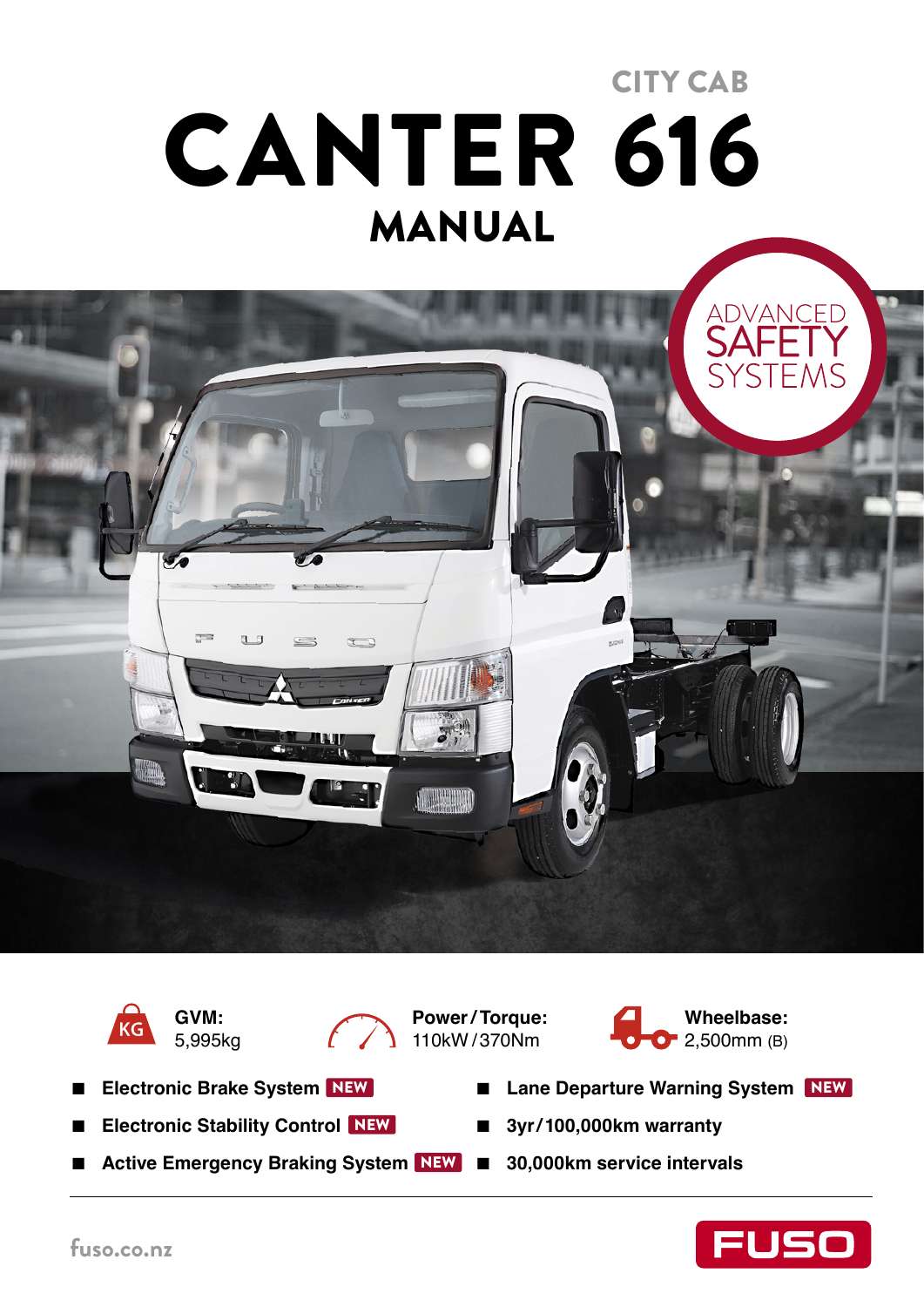# SPECIFICATIONS - 616 CITY CAB

### **MODEL WHEELBASE (mm) GVM (kg) GCM (kg)**

| 4x2 616 | <b>CITY CAB</b> |  | <b>5 SP. MAN</b> FEA61BR4SFBC | 2,500(B) | 5,995 | 9,000 |
|---------|-----------------|--|-------------------------------|----------|-------|-------|
|         |                 |  |                               |          |       |       |

|  |  | , , , , <b>, , , , , , , , , ,</b> , |  |  |  |  |
|--|--|--------------------------------------|--|--|--|--|
|  |  | 2E(0)(D)                             |  |  |  |  |

### ENGINE

| <b>Engine Version</b>      | FUSO 4P10-T4 Diesel                                                                                                          |
|----------------------------|------------------------------------------------------------------------------------------------------------------------------|
| Configuration              | 4 Cyl. In-line DOHC, 4-Valve                                                                                                 |
| Type                       | Variable Geometry Turbo Charged<br>Air to Air Intercooled                                                                    |
| Displacement               | 3 litre (2,998cc)                                                                                                            |
| Power (DIN)                | 110kW @ 2840~3500rpm                                                                                                         |
| Torque (DIN)               | 370Nm @ 1350~2840rpm                                                                                                         |
| Maximum Engine Speed (rpm) | 4100                                                                                                                         |
| <b>Compression Ratio</b>   | 17.5:1                                                                                                                       |
| Cooling System/Oil Cooler  | Water cooled, 13.0L capacity. Engine oil cooler                                                                              |
| Air Cleaner                | Paper Element Type with Restrictor Indicator.<br>Vertical Intake Mounted on Clean Air Side (RH)                              |
| <b>Cold Start Preheat</b>  | Standard                                                                                                                     |
| <b>Emission Control</b>    | Diesel Particulate Filter (DPF) Exhaust Dash<br>Display DPF Status 0~9 (Empty~Full)<br>Parked Regeneration possible from 7~9 |
| <b>Emission Level</b>      | EURO 5 (ADR 80/03) and EEV rated                                                                                             |

(Enhanced Environmentally-Friendly Vehicle)

#### 4P10-T4



#### FUEL **Injection System** Bosch Common Rail Direct Injection Bosch Piezo Technology Injectors **Tank Type** Rectangular Steel Tank with Locking Cap **Fuel Capacity (L)** 70

| <b>Filtration</b> | Filter with Water Separator and Indicator Sensor |
|-------------------|--------------------------------------------------|

#### ELECTRICAL

| Voltage                    | 12V Negative Earth                                  |
|----------------------------|-----------------------------------------------------|
| <b>Alternator Capacity</b> | 12V-110 amp                                         |
|                            | <b>Battery Specification</b> Heavy Duty 115D31L x 2 |
| <b>Headlamp Type</b>       | Halogen 2 x 55W/60W                                 |
| Fog lamp in bumper         | Standard                                            |
|                            |                                                     |

|  | 11 |   |   |
|--|----|---|---|
|  | I  | Π | ш |

**Clutch Model** FUSO C4W30

**Type** Single Dry Plate, Direct Hydraulic Type, 300mm

| <b>TRANSMISSION</b> |                                                                         |
|---------------------|-------------------------------------------------------------------------|
| Version             | FUSO M038S5                                                             |
| Type/Speeds         | 5 Speed with In-Dash Gearshift Lever                                    |
| <b>Features</b>     | Synchromesh 2nd-5th                                                     |
| Ratios              | 1st: 5.494 4th: 1.000<br>2nd: 3.193 5th: 0.723<br>3rd: 1.689 Rev. 5.494 |
| <b>PTO Opening</b>  | LH Side Direct with pump                                                |

| <b>FRONT AXLE</b>           |                     |
|-----------------------------|---------------------|
| Axle                        | FUSO F200T "I" beam |
| Design Capacity (kg)        | 2,600               |
| Max Operating Capacity (kg) | 2,570               |

| <b>FRONT SUSPENSION</b> |                                                                            |
|-------------------------|----------------------------------------------------------------------------|
| Type                    | Multi Leaf with Stabiliser Bar and Double Acting<br><b>Shock Absorbers</b> |
| Size (mm)               | $1.150 \times 70$                                                          |

| REAR AXLE                          |                                    |
|------------------------------------|------------------------------------|
| Axle                               | FUSO D033 Full Floating Banjo Type |
| Ratio                              | 5.285:1                            |
| Design Capacity (kg)               | 4,500                              |
| <b>Max Operating Capacity (kg)</b> | 4,500                              |

#### REAR SUSPENSION

| Type                  | Steel Suspension                                                           |
|-----------------------|----------------------------------------------------------------------------|
| <b>Details</b>        | Multi Leaf with Stabiliser Bar and Double Acting<br><b>Shock Absorbers</b> |
| Size Main Leaves (mm) | $1.100 \times 70$                                                          |

STEERING

Power Assisted **Tilt/Telescopic Adjustable Steering Wheel** 

| <b>BRAKES</b>        |                                                                         |
|----------------------|-------------------------------------------------------------------------|
| <b>Type</b>          | Hydraulic Dual Circuit with Front and Rear Twin<br><b>Caliper Discs</b> |
| Size Front/Rear (mm) | $293 \times 40$                                                         |
| <b>Features</b>      | $ABS + EBD + EBS$<br>Exhaust Brake<br><b>Brake Priority System</b>      |
| Park Brake           | <b>Transmission Mounted</b>                                             |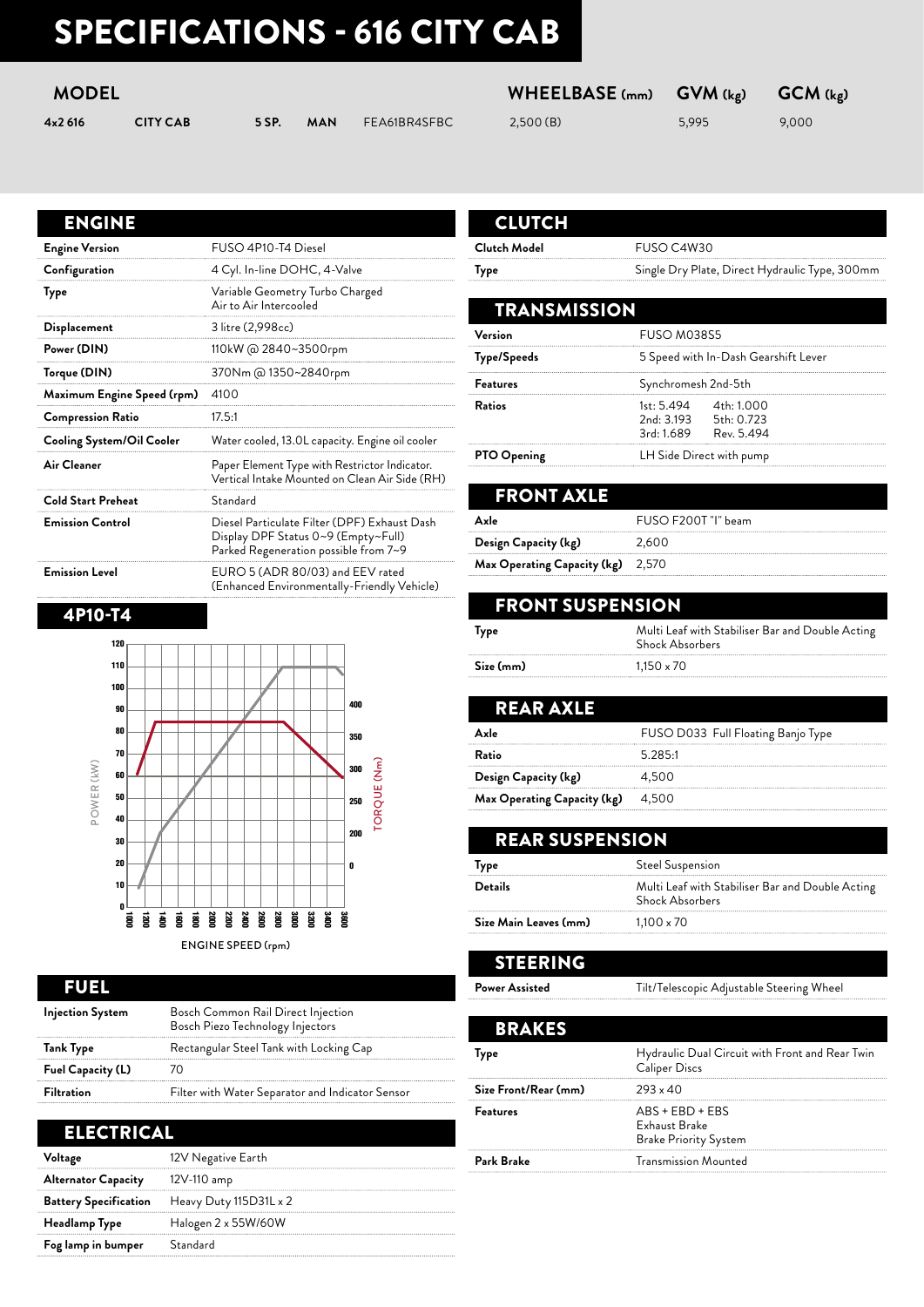# SPECIFICATIONS - 616 CITY CAB

#### WHEELS AND TYRES

| <b>Wheel Size</b>      | $16.0 \times 5.5K - 115$       |
|------------------------|--------------------------------|
| Tyre Size Front / Rear | 205/85R16 / 205/85R16 Traction |
| Spare Tyre Carrier     | Yes                            |
|                        |                                |

#### **CHASSIS**

**Size (mm)** 190 x 60 x 5

**Refer to the bodybuilders guidelines on the Fuso website (www.fuso.co.nz) before mounting a body or modifying the chassis**

#### INSTRUMENTS

| Gauges                            | Speedometer with Odometer; Tachometer; Fuel<br>Level; Water Temperature                                                                     |
|-----------------------------------|---------------------------------------------------------------------------------------------------------------------------------------------|
| <b>Colour Information Display</b> | <b>Fuel Consumption</b><br>DPF Bar Chart from 1~9<br>Water Temperature<br>Maintenance Reminder System<br>Date and Time<br><b>Tripmeters</b> |

#### STANDARD FEATURES

| <b>Cab Cooling and Heating</b> | Air Conditioner/Heater/Demister                                                                                |
|--------------------------------|----------------------------------------------------------------------------------------------------------------|
| <b>Accessory Power</b>         | 12V Accessory Power Outlet/Cigar Lighter                                                                       |
| Driving                        | Keyless Central Locking<br>Electric Windows                                                                    |
| Radio                          | AM/FM + CD + USB + Bluetooth                                                                                   |
| Storage                        | Dual Overhead Storage Pockets<br>In-Dash Centre Document Storage<br>Door Storage Pockets<br>Lockable Glove Box |

#### CAB FEATURES **Type** All Steel Forward Control Manual Tilt **Mounting** Hydroelastic 4 Point **Colour** Natural White (W31) **Interior** Fully Trimmed Cab with Vinyl Floor Covering **Seating Capacity** 3 **Seat (driver)** Heavy Duty with LH Arm Rest Adjustable Lumbar Support **Seats (passenger)** Flat Folding, 2 Passenger Bench

SERVICE INTERVALS

**30,000km full service / 15,000km safety inspection**

30,000km full service intervals, depending on application/use.

15,000km safety inspection, with greasing, required to maintain warranty cover and ensure optimum performance.

#### WARRANTY

**5 years / 200,000km**

Simply have your vehicle serviced at an authorised FUSO Service Centre, at the recommended servicing intervals, and you are covered by an additional 2 year / 100,000km FUSO warranty on top of the first 3 years / 100,000km. That's a total of 5 years / 200,000km cover.

Refer to terms and conditions in the FUSO warranty booklet for full details.

### SAFETY FEATURES

| <b>ACTIVE SAFETY FEATURES</b>              |     |  |
|--------------------------------------------|-----|--|
| Electronic Brake System (EBS)              | Υρς |  |
| <b>Electronic Stability Control (ESC)</b>  | Yes |  |
| Active Emergency Braking System (AEBS) Yes |     |  |
| Lane Departure Warning System (LDWS)       | Yes |  |
|                                            |     |  |

#### **CAB Structure** ECE R-29 Reinforced Cab Side Intrusion Bar **Airbags** Driver's (steering wheel) Passenger's (dashboard) **Seatbelts** ELR 3-Point (+ height-adjustable with pre tensioner for driver) Lap Belt (centre passenger) **Steering Wheel Energy-absorbing** Adjustable (height and reach) **Rearview Mirrors Heated Fog Lamps** Yes **Keyless Central Locking Yes** NEW

| <b>CHASSIS</b>                                            |                                                                                                                                                                              |
|-----------------------------------------------------------|------------------------------------------------------------------------------------------------------------------------------------------------------------------------------|
| <b>Speed Limter</b>                                       | Yes (activated and adjustable by<br>FUSO dealer)                                                                                                                             |
| Anti-Lock Braking System (ABS)                            | Yes                                                                                                                                                                          |
| Anti-Slip Regulator (ASR)                                 | Yes                                                                                                                                                                          |
| <b>Electronic Brake Force Distribution</b><br>(EBD)       | Yes                                                                                                                                                                          |
| Disc Brakes                                               | Auto-Adjusting, 4 Wheel Dual<br>Caliper                                                                                                                                      |
| <b>Brake Priority System</b>                              | Yes                                                                                                                                                                          |
| <b>Exhaust Brake</b>                                      | Yes                                                                                                                                                                          |
| <b>Hill Start Assist</b>                                  | Yes (adjustable engagement)                                                                                                                                                  |
| <b>Reverse Warning Buzzer</b>                             | Yes                                                                                                                                                                          |
| Anti Roll Bar                                             | Yes                                                                                                                                                                          |
| <b>Brake Wear Indicator</b>                               | Yes                                                                                                                                                                          |
| <b>OPTIONS</b>                                            |                                                                                                                                                                              |
| 7" Touchscreen Media Unit                                 | AM/FM/DAB + USB + AUX<br>Apple CarPlay and Android Auto<br>Wi-Fi enabled for Internet Radio<br>Bluetooth<br>32GB capacity storage<br>HD Reverse Camera included <sup>†</sup> |
| $\dagger$ Additional Multimedia Display Cameras (up to 4) |                                                                                                                                                                              |
| <b>Truck Specific GPS Navigation</b>                      |                                                                                                                                                                              |
| <b>Reversing Sensors</b>                                  |                                                                                                                                                                              |
| Tyre Pressure Monitoring System                           |                                                                                                                                                                              |
| Wireless Phone Charge Pocket                              |                                                                                                                                                                              |

**Extended Warranty** Additional 2yrs / 100,000km

### KERB WEIGHTS AND MAX AXLE LOADS (kg) **Vehicle Ratings\*\* Max Axle Loadings\*\* Kerb Weights\* Model GVM GCM Front Rear Front Rear Total 4x2 616 City Cab 5 Sp. MAN FEA61BR4SFBC** 5,995 9,000 2,570 4,500 1,380 640 2,020 **\* Weights (est.) includes 10L fuel and spare wheel and are subject to 2.5% variation (+/-)**

**\*\* Vehicle ratings and max axle loadings may be limited by local regulations.**